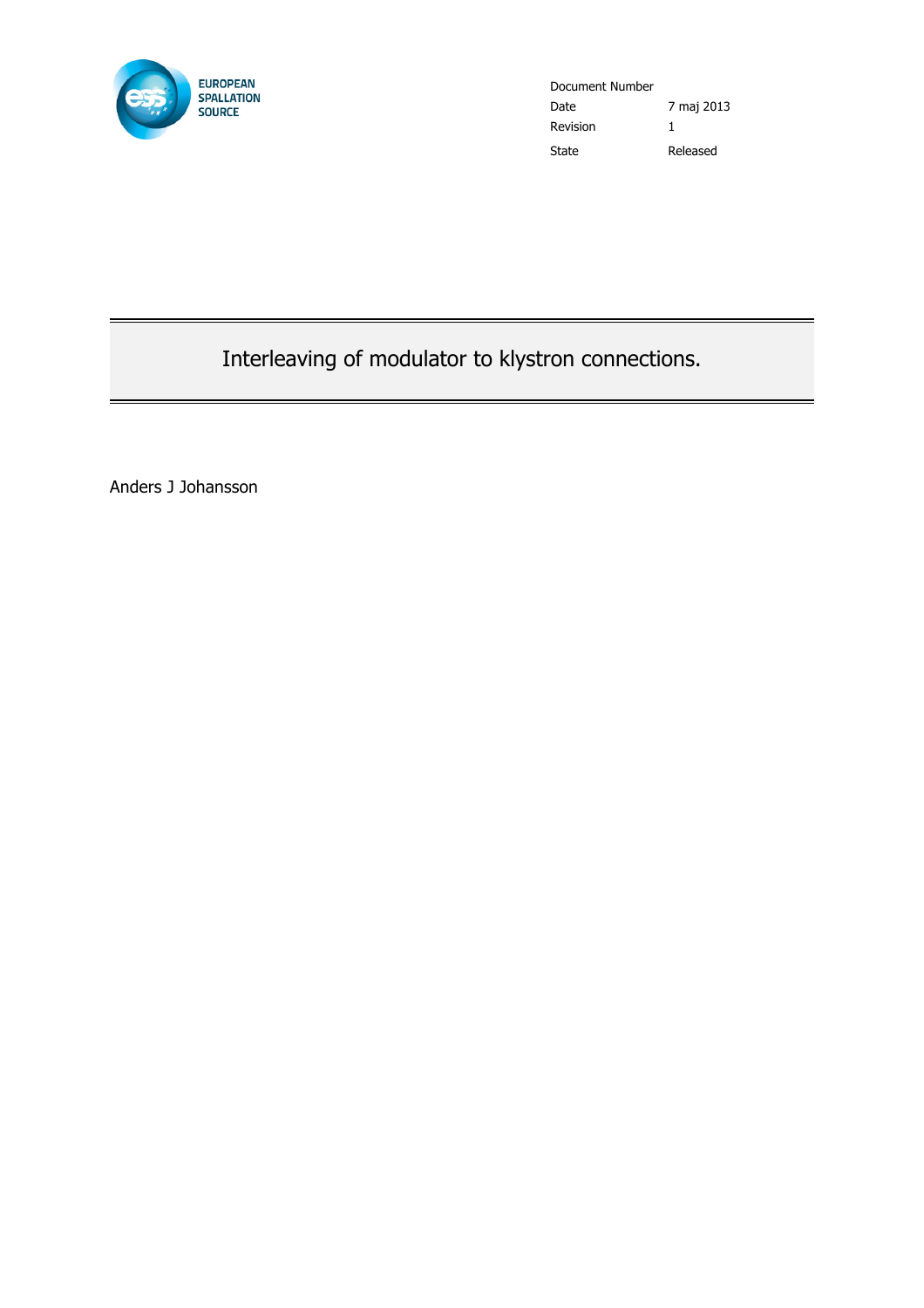## **1. INTRODUCTION**

In order to maximize the availability of the ESS linac, the impact of a modulator failure should be minimized. The superconducting part of the linac reportedly can still work with one or two cavities not being powered, under the assumption that they are not next to each other. The assumption being used below is that the more unaffected cavities there are between the ones that is without power, the better the possibilities to retune the linac. Interleaving patterns are with one exception constrained to them that can be done on one side of a penetration, i.e. for eight klystrons at a time.

## **2. PATTERNS**

Depending on the number of klystrons connected to each modulator, we get different possibilities which are outlined below.

#### **2.1 One modulator per klystron**

Best case, no interleaving necessary or possible.

• Pattern 1A: abcdefgh Only single cavity un-powered

#### **2.2 One modulator per two klystrons**

If the modulator is connected to two klystrons next to each other, the availability of the linac will be compromised in case of a klystron failure as two adjacent cavities will fail. The alternative is to interleave the connections in order not to have two cavities next to each other which are being fed from the same klystron. There are different possibilities of this interleaving pattern, varying in complexity and in robustness to modulator failures.

- Pattern 2A: aabbccdd 0 cavities in between un-powered ones.
- 
- 
- 
- Pattern 2B: ababcdcd 1 cavity in between un-powered ones.<br>• Pattern 2C: abcdabcd 3 cavities in between un-powered ones 3 cavities in between un-powered ones.

### **2.3 One modulator per four klystrons**

Here the alternatives are fewer, as more cavities share the same power supply. The best that is achievable is one unaffected cavity between each of the affected ones.

- 
- Pattern 3A: aaaabbbb 0 Cavities in between un-powered ones.<br>• Pattern 3B: aabbaabb 0 cavities in between un-powered ones.
- 
- 0 cavities in between un-powered ones. • Pattern 3C: abababab 1 cavity in between un-powered ones.
- Pattern 3D: abcdabcdabcdabcd 3 cavities between unpowered ones, involves 16 cavities.

#### **2.4 Three modulators per eight klystrons**

This is a special case, where is a mix of 2.2 and 2.3 above. The modulators are feeding 3, 3 and 2 klystrons respectively.